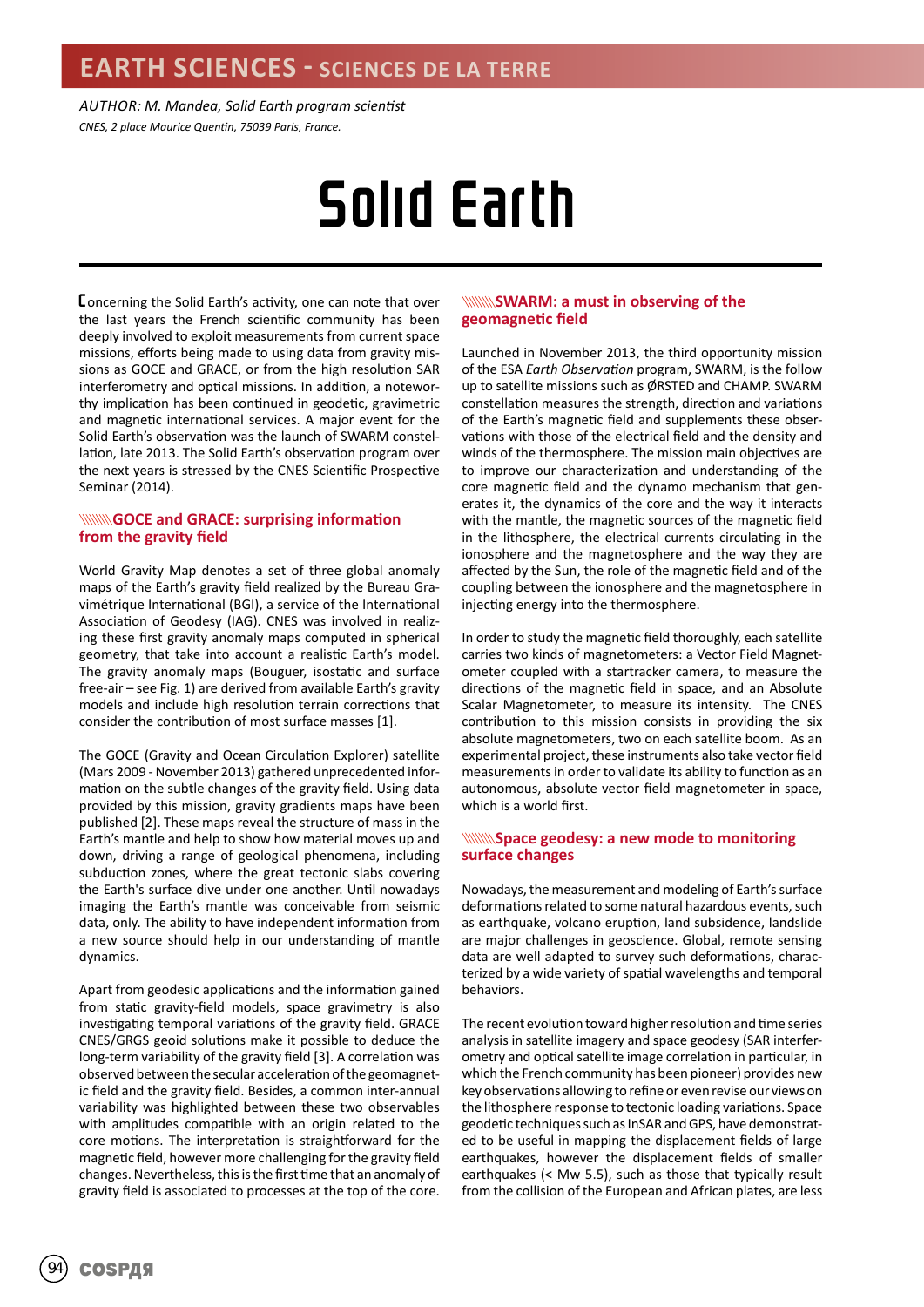



Solid Earth

×.

## *[Fig. 1]*

*Surface free-air gravity anomaly map computed in spherical geometry taking into account a realistic Earth model. This map is derived from available Earth gravity models (EGM2008, DTU10) and includes high resolution terrain corrections that consider the contribution of most surface masses. © From [1]*

### *[Fig. 2]*

*Lorca earthquake (Spain, Mw 5.1, May 11, 2011) seen by InSAR (ENVISAT ASAR). The ground displacement generated by the earthquake (3 cm to the surface) is observed; the significant subsidence in the Guadalentin basin is due to sediment compaction related to water pumping. © From [4]*

## *[Fig. 3]*

*SWARM satellites at ASTRIUM (2012). © Mioara MANDEA*

#### *[Fig. 4]*

*ESA's GOCE satellite reentered Earth's atmosphere on November 11, 2013 at 01:16 CET over the South Atlantic Ocean near the Falkland Islands, at an approximate altitude of 80 km. © ESA/Bill CHATER*

## *[Fig. 5]*

*GOCE – the first space "seismometer" – detects sound waves from the massive earthquake that hit Japan on March 11. © From [5]*

## **REFERENCES**

[1] Bonvalot, S. *et al.* (2012), World Gravity Map, *Eds. BGI-CGMW-CNES-IRD, Paris.*

[2] Panet, I. *et al.* (2014), Mapping the mass distribution of Earth's mantle using satellite-derived gravity gradients, *Nature Geo., doi:10.1038/ngeo2063.*

[3] Mandea, M. *et al.* (2012), Recent Changes of the Earth's core derived from satellite observations of magnetic and gravity fields, *PNAS, doi:10.1073/pnas.1207346109.*

[4] de Michele, M. *et al.* (2013), Revisiting the shallow Mw 5.1 Lorca earthquake (southeastern Spain) using C-band InSAR and elastic dislocation modelling, *Remote Sensing Lett., doi: 10.1080/2150704X.2013.80877.*

[5] Garcia, R. F. *et al.* (2013), GOCE: the first seismometer around the Earth, *Geophysical Research Letters,* **40**, 1015-1020.

*Fig. 3 Fig. 4* n Measured by GOC



often analyzed by these techniques [4]. Characterizing these displacements, in terms of slip along the fault plane at depth and focal depth location, is currently challenging (Fig. 2).

## **International Services: contributions to the IAG's geodetic services**

As it provides precise positions and velocities of ground stations and permits to compute well-referenced time series of positions of such stations and velocity fields, the International Terrestrial Reference Frame (ITRF) is essential for many applications in Earth sciences (precise orbitography, sea level monitoring, Earth's surface deformations, etc.). The fundamental geodetic services of the IAG produce the geodetic time series needed to compute and define the ITRF. They also provide the time series of Earth Orientation Parameters (EOP) used to compute the reference time series EOPC04. CNES and its partners in GRGS are heavily involved through a major contribution to the international DORIS service, but also through the provision of laser (Calern, Tahiti) and GNSS measurements, and analysis centers for these data. CNES also supports activities of BGI and ISGI.

## COSPAS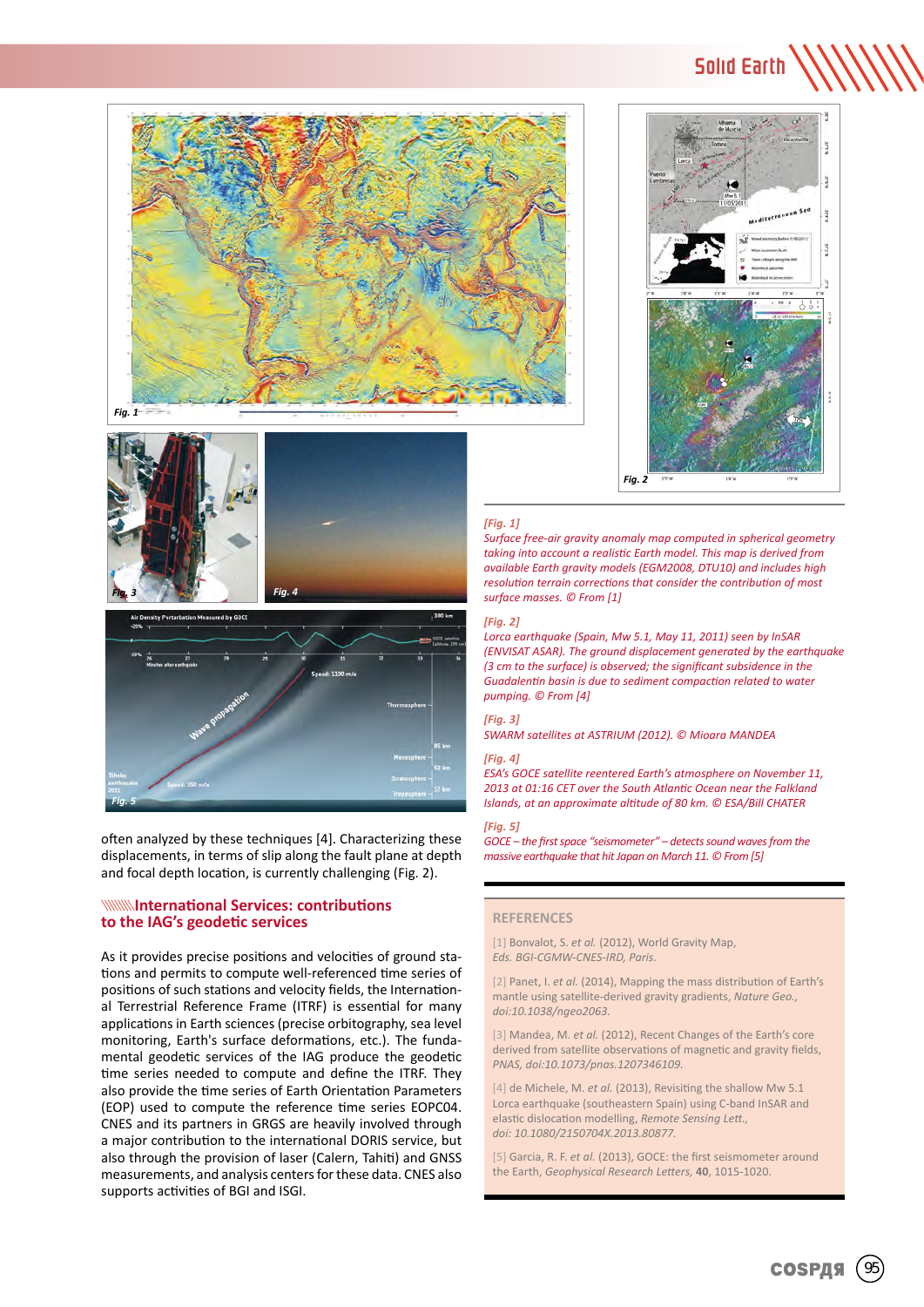## **EARTH SCIENCES - SCIENCES DE LA TERRE**

*AUTHORS: I. Panet(1), G. Pajot-Métivier(1), M. Greff-Lefftz(2), L. Métivier(1), M. Diament(2), M. Mandea(3)*

*(1) LAREG, 5 rue Thomas Mann, 75205 Paris Cedex 13, France.*

*(2) IPGP, UMR 7154, 1 rue Jussieu, 75238 Paris Cedex 05, 75005 Paris, France.*

*(3) CNES, 2 place Maurice Quentin, 75039 Paris, France.*

## Solid Earth

*GOCE gradients: probing Earth's interior* Gradients GOCE : une observation de la dynamique interne de la Terre

**Abstract:** *From 2009 to 2013, ESA's Gravity field and steadystate Ocean Circulation Explorer (GOCE) Earth Explorer mission has been measuring the tiny variations of Earth's gravity vector in different directions of space with extreme accuracy and resolution. From these data, we have built maps of our planet's gravity in 3D, and we demonstrate their unexpected sensitivity to the lower mantle mass structure. Our results open new ways to investigate the deep geodynamics and its link with surface processes.* 

**Résumé :** De 2009 à 2013, la mission Gravity field and steadystate Ocean Circulation Explorer (Goce) du programme *Earth Explorer* de l'ESA a mesuré les variations fines du vecteur gravité de la Terre selon différentes directions, avec une précision et une résolution extrêmes. Nous avons montré la sensibilité inattendue des cartes 3D d'anomalies de gravité obtenues à la répartition des masses dans le manteau inférieur. Ces résultats ouvrent des voies nouvelles pour étudier la dynamique interne de notre planète.

Space measurements of the gravity field are of great importance for understanding our planet's interior and fluid envelopes. This invisible force indeed reflects the mass distribution within the geosphere, from core to atmosphere, and the associated dynamic processes in a wide range of spatial and temporal scales.

Gravity is a vector quantity, with a magnitude and a direction. Even if the measurement of the gravity vector variations between close points was put forward more than a century ago, most observations on the Earth's gravity field only inform on its magnitude. Yet, these subtle variations of the gravity vector, called the gravity gradients and measured by a technique named gradiometry, are much more sensitive to the geometry of the Earth's masses than observations on the intensity of gravity, as they are able to delimitate the edges of the structures if they are not too deep.

GOCE is a pioneering mission as it realizes, for the very first time in space and from an extremely low orbit, measurements of the full gravitational gradient tensor. For that, tiny differences of accelerations in three orthogonal directions have been sensed by three pairs of ultra-sensitive accelerometers constituting the GOCE gradiometer, with optimal accuracy for scales between 750 and 90 km.

These data picture our planet's gravity as never before. The gravity gradients are expressed in the local North-West-Up frame by the GOCE High-level Processing Facility by combining the gradiometric measurements with orbit-based data at larger scales [1]. From these data, we have computed global non-hydrostatic gravity gradient anomalies along the orbit [2]. For that, we have estimated and removed the contribution of a seismology-based reference Earth model,

obtained from the hydrostatic equilibrium of a rotating spheroid, radially layered according to the PREM model [3]. The derived gravity gradient anomaly maps are shown in Fig. 1. The XX (resp. YY) gradients represent the variation rate of the Northern (resp. Western) component of the gravity vector in the Northern (resp. Western) direction, highlighting structures in the gravity field and mass distribution elongated in the orthogonal direction. In contrast, the ZZ gradients are isotropic.

At smaller scales, the signal from the lithosphere associated to mountain belts, subduction, oceanic ridges and plateaus is present, as can be seen over the Himalaya region in the ZZ-gradients map for instance, or as elongated patterns along the Marianna trench in the YY-gradients map. The analysis of these smaller scale variations brings new insights on the dynamics of the shallower layers of Earth, which was one of the main goals of the mission.

However, our maps also evidence strikingly clear large-scale anomalies whose strength was less expected and opens a new field of application of the GOCE data: deeper mantle dynamics. Our analysis indeed demonstrates the high sensitivity of these gravity gradients to mass anomalies associated to sinking tectonic plates and convective instabilities in the lower mantle [2]. The clear detection of this deep mantle mass signal arises from its small attenuation at the satellite altitude and from the symmetries between the gradiometric differentiation directions and the global North-South/East-West organization of the Earth's structure.

In the YY map, we thus show that the broad North-South elongated anomalies evidenced over Asia and America, following a belt of former tectonic plate boundaries, likely point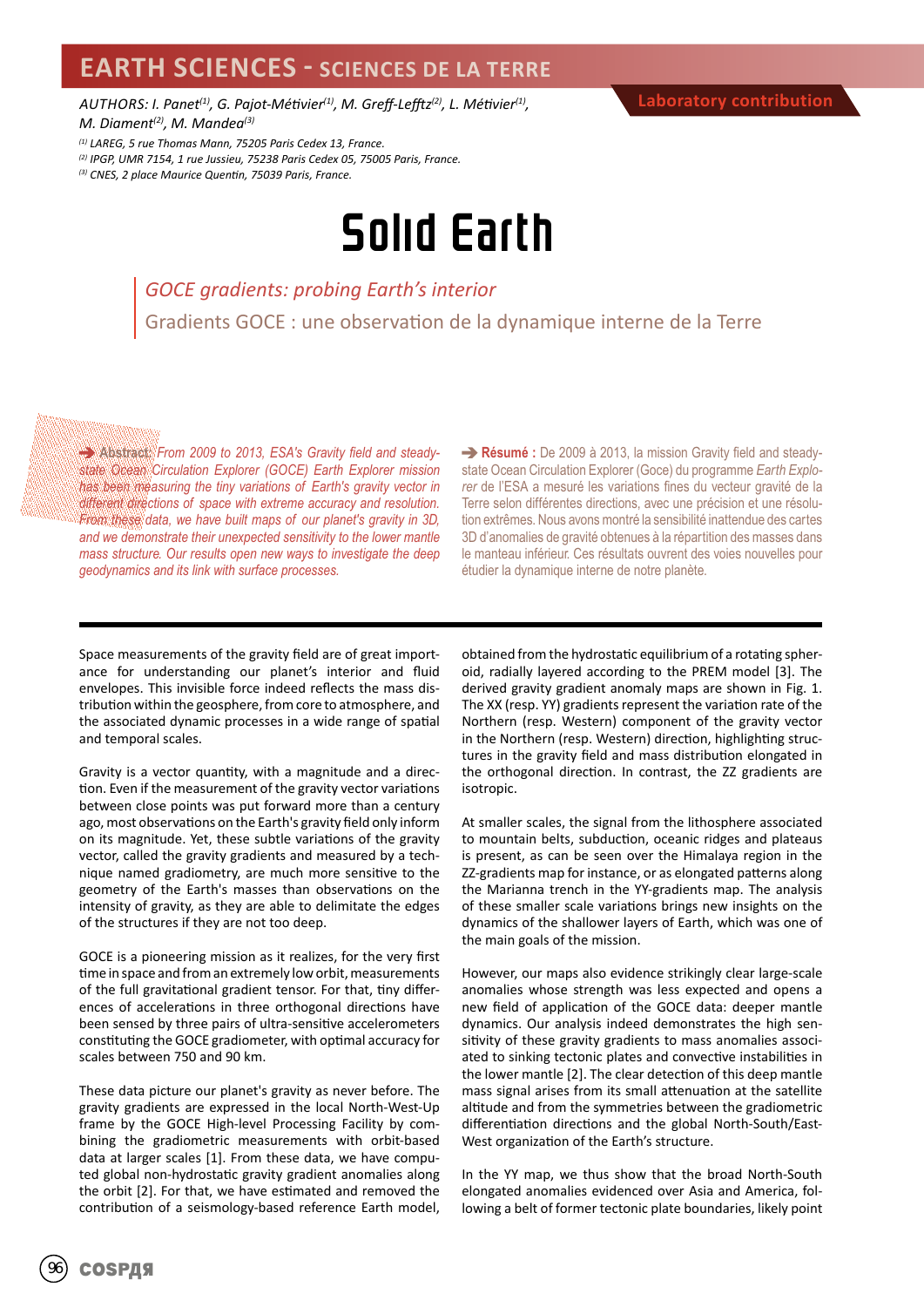## Solid Earth \\\\\\\





to the buried remnants of these plates. How deep they sink is a matter of debate; our results suggest their presence between ∼1 000 and 1 500 km depth below America, and in the mid-mantle below Asia. In the ZZ map, we find that the positive anomalies found in the South Central Pacific and south of Africa likely point towards deep mantle plumes, rising from more than 2 000 km depth. In the XX map, an East-West anomaly extending from the Mediterranean area to the Himalayas is interpreted as remnants of the former Tethys Ocean that existed before India collided with Asia.

Furthermore, the good geometric consistency we find between these anomalies and seismic velocity anomalies in the lower mantle as revealed by global tomography models (Fig. 2) shows that both kinds of datasets can be combined to decipher the mantle density structure and its links with internal temperature and composition variations, from global to regional scales. This is of major interest to understand our planet's deep dynamics, as these density variations drive the mantle flows and cannot be derived from seismic velocity nor gravity anomalies alone. These results thus call for a joint analysis of the gravity gradients with seismic data, mantle flow models, and tectonic plate history reconstructions, opening new avenues to unravel Earth's interior workings and their links with plate movements, and understand our planet history and evolution.

 $\overline{\mathcal{M}}$ 

## *[Fig. 1]*

*Spatial variations of Earth's non-hydrostatic gravity gradients (XX, YY and ZZ components). Reddish areas correspond to maxima; bluish areas indicate minima. They mark the presence of light or dense mass anomalies between 1 000 km and 2 500 km depths (in the black boxes). © From [2]*

#### *[Fig. 2]*

*Top panel: Earth's non-hydrostatic YY gravity gradients over America (smoothed). Bottom panel: seismic shear-velocity anomalies from the S40RTS tomographic model at 1 100 km depth below America, illustrative of the 900–1 600 km depth range. © From [2]*

## **REFERENCES**

[1] Fuchs, M., Bouman, J. (2011), Rotation of GOCE gravity gradients to local frames, *Geophys. J. Int.*, **187**, 743–753.

[2] Panet, I., Pajot-Métivier, G., Greff-Lefftz, M., Métivier, L. Diament, M., Mandea, M. (2014), Mapping the density of Earth's mantle using satellite-derived gravity gradients, *Nature Geoscience*, **7**, 131-135.

[3] Dziewonski, A. M., Anderson, D. L. (1981), Preliminary reference Earth model PREM, *Phys. Earth Planet. Int.*, **25**, 297–356.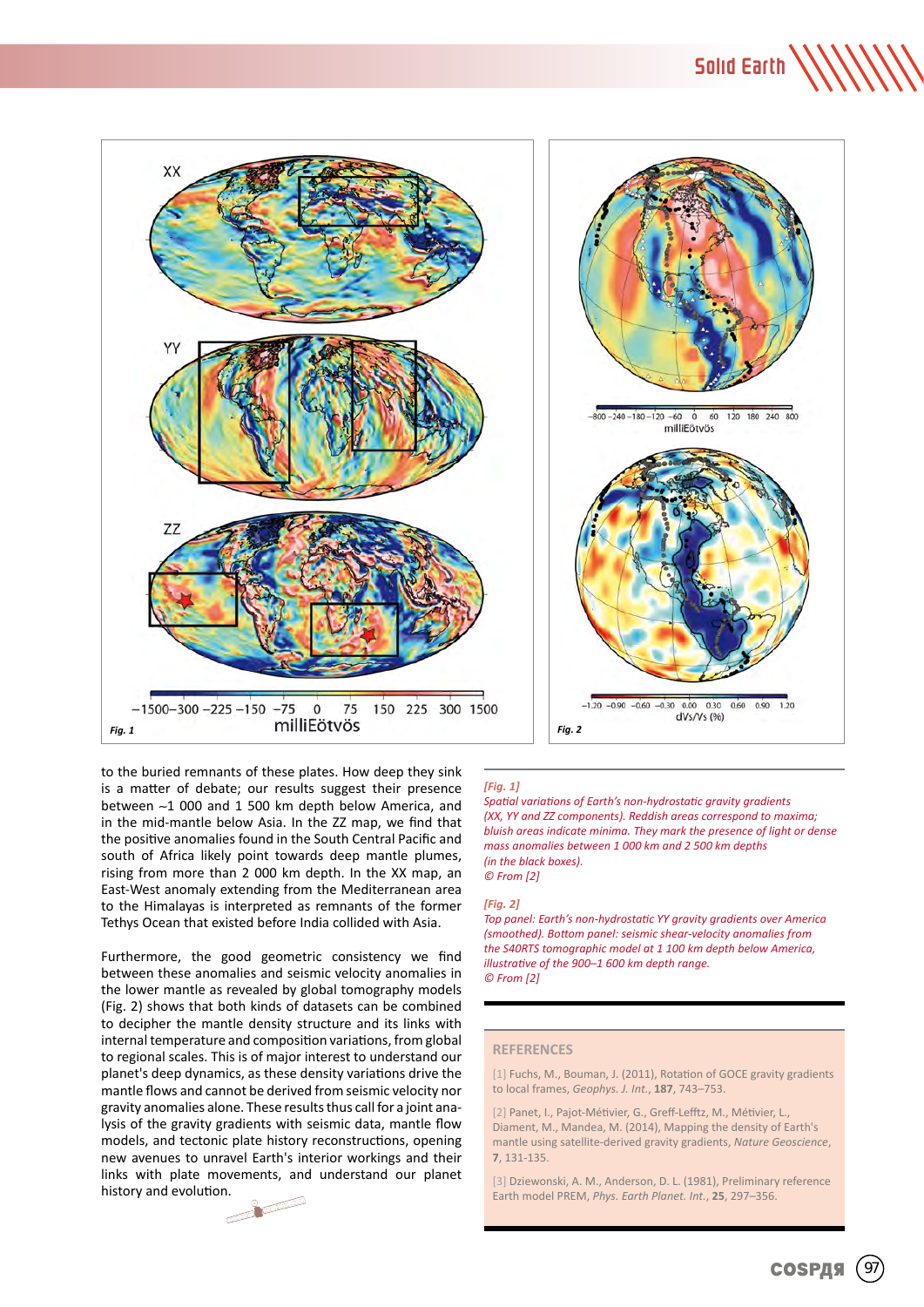## **EARTH SCIENCES - SCIENCES DE LA TERRE**

*AUTHORS: A. Socquet(1), M. Bejar-Pizarro(2), R. Jolivet(1,3), MP. Doin(1), C. Lasserre(1)*

**Laboratory contribution**

*(1) ISTerre, UMR 5275, Maison des Géosciences 1381 rue la Piscine BP 53, 38041 Grenoble, France. (2) Geohazards InSAR laboratory, Geoscience Research Department, Geological Survey of Spain, Alenza 1, 28003, Spain.*

*(3) Now at Tectonics Observatory, California Institute of Technology, Pasadena, CA 90125, USA.*

## Solid Earth

*The (a)seismic behavior of active faults detected by SAR interferometry* Le comportement (a)sismique des failles détecté par interférométrie radar

**Abstract:** *InSAR, using recent and forthcoming satellite data, represents an incredible potential for the study of active tectonic deformation. Since the 90's, InSAR has been routinely used to study earthquakes. During the last decade, InSAR started to be used to retrieve small, transient deformations. Interseismic loading of active faults can be monitored with unprecedented time space resolution. New satellites should enable mapping tiny deformations at the continental scale.* 

**Résumé :** L'InSAR représente un potentiel incroyable pour étudier la déformation tectonique active. Depuis 93, il a été régulièrement utilisé pour étudier les séismes. Durant la dernière décennie, il a été utilisé pour mesurer les petites déformations transitoires. Le chargement intersismique des failles peut maintenant être observé avec une résolution spatio-temporelle sans précédent. Les nouveaux satellites devraient permettre de cartographier les petites déformations à l'échelle continentale.

Synthetic Aperture Radar Interferometry (InSAR) using satellite images has proven very efficient to monitor ground movements generated by earthquakes, volcanic unrests or urban subsidence. The first SAR interferogram that imaged an earthquake was constructed using a pair of SAR images acquired by ERS-1 satellite [1]. It showed all the complexity of the ground displacement associated with an earthquake on a fault system, allowing the slip that occurred at depth on the different branches of the fault ruptured by the earthquake to be constrained. It was a huge improvement for earthquakes studies. Since then, InSAR has been routinely used to study earthquakes and offer a detailed spatial view of the seismic source that complements seismic data.

Thanks to the increasing amount of SAR satellite images, the community started during the last decade to evaluate the potential of InSAR to retrieve small or transient deformations that may occur on faults during the interseismic loading phase (*i.e.* between large earthquakes). Recent megathrust earthquakes in Japan and Chile (2011, 2010) have highlighted the need to address seismic hazard on active faults not only based on seismological information, but also on other type of information, such as the interseismic coupling derived from geodetic data. Determining the lateral variations of coupling allows coupled zones that should rebound into a future earthquake, and creeping zones that may act as barriers to the propagation of future earthquakes to be identified. Monitoring the deformation associated with interseismic loading on faults may be very challenging on a methodological point of view but it is a key issue. If we want to progress in our understanding of the mechanisms leading to the generation of large earthquakes it is mandatory to improve our ability to observe pre-earthquake phases in great details. For this purpose, the use of large SAR satellite data sets over a given area supplies

piles of SAR interferograms, that can be derived into InSAR time series, and therefore describe with unprecedented resolution the time and space variations of ground displacement.

Most examples of faults monitoring during the interseismic period are mainly focused on continental faults. First results allowed the average interseismic deformation of moderate spatial wavelength to be mapped across strike-slip faults, such as the North Anatolian Fault, Altyn Tagh or Haiyuan Tibetan faults in Tibet (e.g., [2] and references therein) and more recently across the Himalayan main frontal thrust [3]. The faults' slip rates are then derived, as well as their locking versus creeping degree – a locked fault meaning that the system is accumulating elastic energy that should rebound into a future earthquake. On a few faults systems, dense data sets evidenced temporal variations of the deformation, that were interpreted as the surface expression of transient pulses of aseismic creep on faults [4-2] (Fig. 1). Until then, aseismic creep pulses on fault, also known as "silent earthquakes", had been detected thanks to continuous GPS monitoring on a few faults systems or subduction zones. The monitoring of these events with SAR interferometry allows the scientific community to reach unprecedented space resolution of the slip distributions on faults, allowing for new models of mechanism on the faults interface to arise.

A more challenging issue is to retrieve tiny deformation over a broad area, such as the one that is generated by slip on subduction zones, intracontinental deformation or even by the movement of tectonic plates. For these types of application a major issue with SAR interferometry is the correction of orbital errors that generates wide ramps across the interferograms, also known as flattening. By referencing their interferograms with local GPS networks or on stable rigid blocks, a